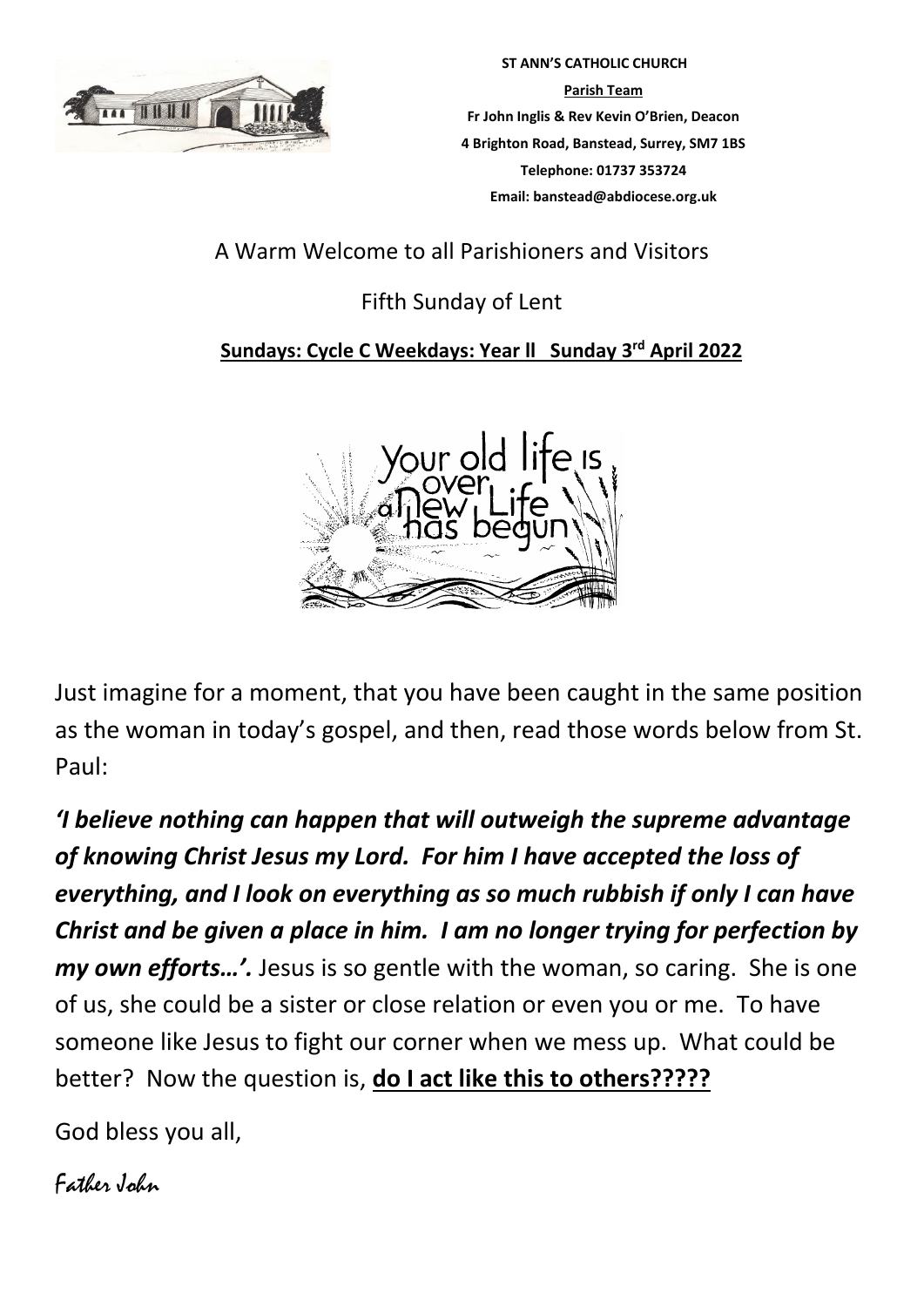ROSARY AND BENEDICTION There will be Rosary and Benediction on Sundays throughout Lent at **3.30pm**.

#### STATIONS OF THE CROSS

There will be Stations of the Cross on **Fridays at 7.30pm** throughout Lent.

# **THE EASTER TRIDUUM HOLY THURSDAY**

*EVENING MASS OF THE LORD'S SUPPER:*

#### **8.00pm**

Followed by watching at the Altar of Repose until midnight.

#### **GOOD FRIDAY**

*Ecumenical procession of witness:* **10.00am** From All Saints Church in Banstead High Street, finishing at the Banstead URC Church.

*CHILDREN'S STATIONS OF THE CROSS:*

**11.00am** Stations of the Cross for Children.

*CELEBRATION OF THE LORD'S PASSION AND DEATH:*

**3.00pm** with Veneration of the Cross.

## **HOLY SATURDAY**

*EASTER VIGIL*: **8.00pm** and first mass of the Resurrection with the Service of Light.

## **EASTER SUNDAY**

**8.30 am and 10.00 am** Mass.

ADORATION OF THE BLESSED SACRAMENT



Adoration on Wednesday's and Thursdays has now finished for the Easter Holiday's and will resume Wednesday 20<sup>th</sup> April.

## RED BOX HOLDERS

Thank you to those who have brought in their boxes for counting. These are now available for collection from the porch. If you are the generous new boxholder who returned their box but did not have their name on the label could you, please contact me as detailed below so I can adjust my records accordingly. Many thanks to all boxholders for all of your support. If you would like your box emptied and cannot get it to the church office, please contact me on 07990 826312 or by e-mail at [ann.corrigan@lienard.co.uk](mailto:ann.corrigan@lienard.co.uk) .You are invited to take a copy of the Missio magazine from the church porch.

#### BEREAVEMENT CAFE

Are you struggling with bereavement or loss? Would it help to have someone to talk to? We have bereavement supporters trained to listen, support, and accompany people experiencing grief**. Call Joanna Stewart on 01737 355523 or Paula Thomas on 07710 099682** 

The cafe will be open again on **Wednesday 13th April at 2 p.m**. in the Annexe. All those who are bereaved are welcome.

#### THE BIG PICTURE

This is a Bible study course of twelve sessions. Each participant has their own book to follow.

Every session has 6 days of personal study with 2 or 3 key bible verses to prayerfully ponder. There is also a DVD clip accompanying each session. We will have a weekly group gathering where we can discuss and share our thoughts and findings. **We intend to start on Tuesday 19th April at 7 pm meeting in the Church annexe.**

#### GIFT AID ENVELOPES

Gift Aid envelopes will be available for those parishioners who use Gift Aid envelopes for their weekly donations to the parish. Please collect them from the Church porch this weekend.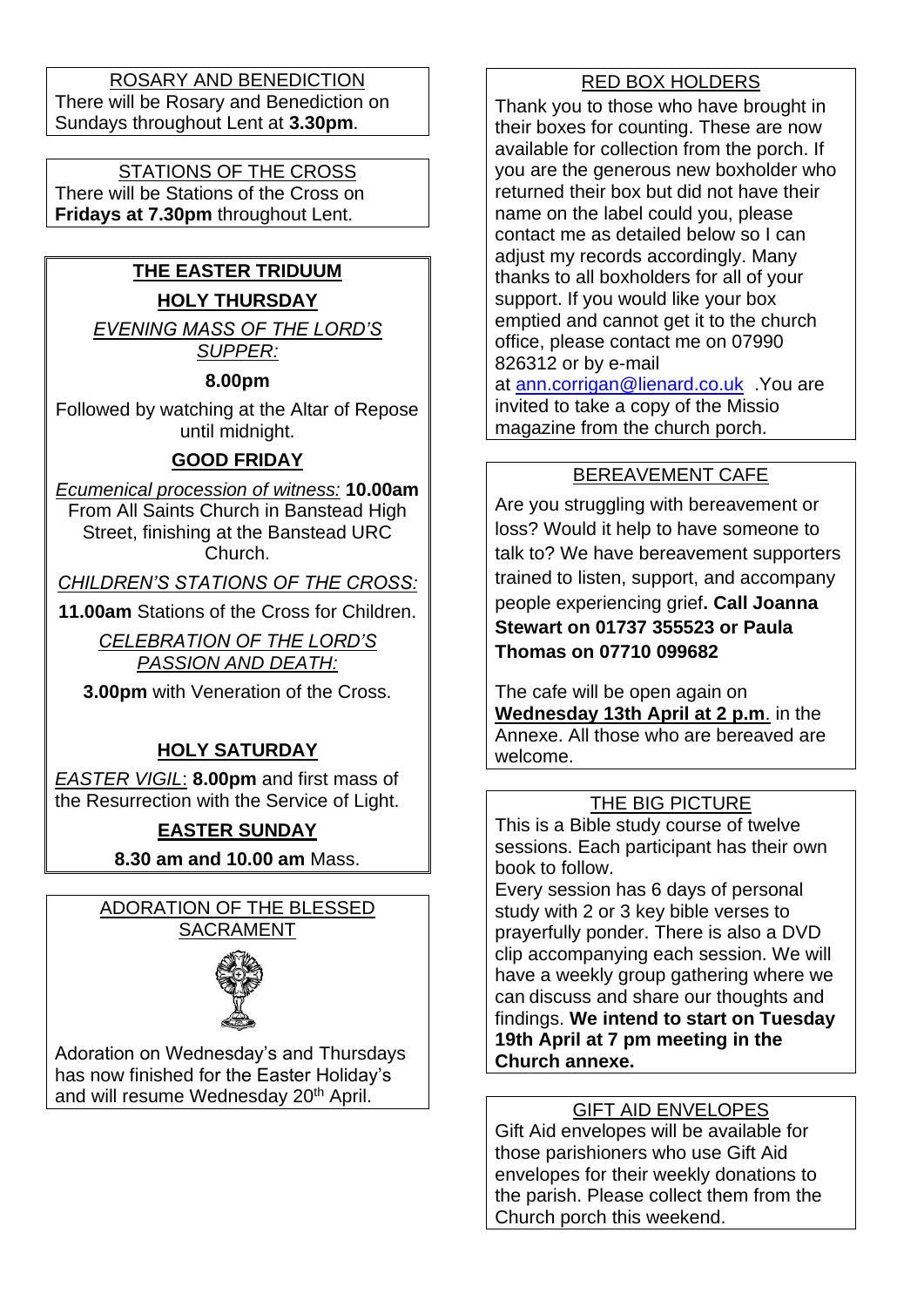## SECOND COLLECTIONS Lenten Alms

Please place your offerings in the box on the sanctury.

The proceeds are sent to the Cotemplative orders of Women in the Diocese.

#### **Today Sunday 3rd April St Ann's SVP Good Friday – Holy Places**

# WHO/WHAT ARE THE SVP?



There will be an attachment with this newsletter, either a hard copy in the porch or with the newsletter sent out via email. It will also be available on our website [www.stannsbanstead.com](http://www.stannsbanstead.com/)

#### VOLUNTEERS NEEDED ECUMENICAL PROCESSION OF **WITNESS**

*Good Friday 15th April at 10.00am From All Saints Church in Banstead High Street, finishing at the Banstead URC Church.*

For the first time in 2 years the Banstead 5 Churches can hold the procession of witness on Good Friday. We are looking for stewards and cross bearers for the day. If you can help, please contact the parish office [banstead@abdiocese.org.uk](mailto:banstead@abdiocese.org.uk) or call 01737 353724.

# IMPORTANT NOTICE

SUNDAY 15TH MAY CHANGE TO MASS TIMES.

On Sunday 15<sup>th</sup> May all Sunday Mass times will be half an hour earlier than usual. So, Mass will be at 8.00am & 9.30am.

The Banstead 5 Churches are holding a service of celebration here at St Ann's at **11.00am** with a reception in the hall afterwards.

Our Bishop Richard will be at the celebration along with the Bishop of Guildford and the URC Southern Synod moderator to sign the new B5 covenant.

All welcome.

SVP FOOD COLLECTION FOR THE LOCAL FOODBANK For the Food List: Go to our website at [http://www.stannsbanstead.comf](http://www.stannsbanstead.com/)or an updated list, or visit [https://epsomewell.foodbank.org.uk/give](https://epsomewell.foodbank.org.uk/give-help/donate-food/)[help/donate-food/](https://epsomewell.foodbank.org.uk/give-help/donate-food/) Please place your food in the blue box in the porch.

| PLEASE PRAY FOR THOSE IN OUR<br>PARISH WHO ARE SICK |                         |  |
|-----------------------------------------------------|-------------------------|--|
| <b>Helen Guinness</b>                               | <b>Freda Griffiths</b>  |  |
| Karen Murray                                        | <b>Maureen Reilly</b>   |  |
| <b>Bob Graham</b>                                   | Eileen Graham           |  |
| <b>Indira Louis</b>                                 | Ashlee Rodgers          |  |
| Christian Requena                                   | <b>Gillian Doherty</b>  |  |
| <b>Wendy Counsell</b>                               | Joshua Anderson         |  |
| <b>Damian Poole</b>                                 | <b>Guilherme Guedes</b> |  |
| Michael Monaco                                      | Allan Norman            |  |
| Josie Monaco                                        | <b>Edmund Louis</b>     |  |
| <b>Helen Kershaw</b>                                | Michael Ashman          |  |
| Jane Scargill                                       | <b>Jake Brauer</b>      |  |
| Jonathan Lewis                                      | <b>Susan Smith</b>      |  |
| <b>Cyrus Pascoe</b>                                 | <b>Peter Baikie</b>     |  |
| David Ibbs                                          | <b>Arthur Harding</b>   |  |
| Amy Grey                                            | <b>Stephen Martin</b>   |  |
| Angela MacDonald                                    | Sean Gilligan           |  |
| Gillian Wooldridge                                  | <b>Spencer Thorpe</b>   |  |
| <b>Catherine Roberts</b>                            | James Joseph            |  |
| <b>Trish Nathan</b>                                 | <b>Cathy Paxton</b>     |  |
| John Allen                                          |                         |  |

# CHILDREN'S RIDDLES

# ?

1.Where can you always find a helping hand?

2.What has many rings but no fingers?

3.What bow can't be tied?